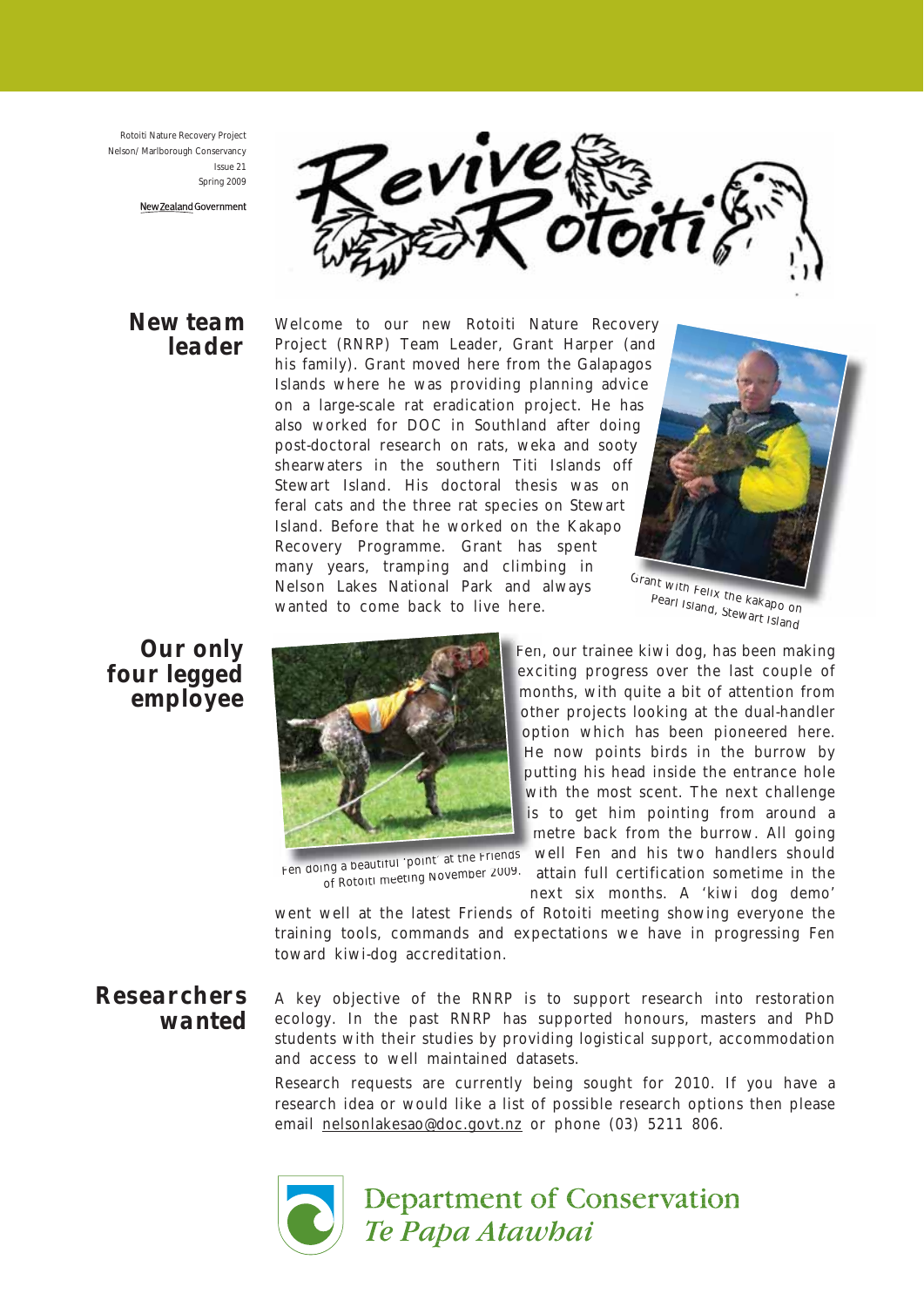#### RNRP gets a 'lift'

The RNZAF was in town early in November for various exercises and generously agreed to transport the last of the DOC200 trap boxes to the top of St Arnaud Range. This exercise took three trips by an Iroquois helicopter to deploy 82 traps at four drop off points, saving the staff having to carry these heavy trap boxes thousands of vertical metres. During the following week, the RNRP team and two groups of Conservation Corps volunteers replaced the older, less effective Fenn traps along the lines with the much improved DOC200 model.



The RNZAF providing Iroquois power to the RNRP.

# Mistletoe monitoring

Native mistletoe is a favourite food of

possum in the beech forests and is a means of estimating possum densities. Throughout August and September, the health of the three species found in the mainland island was monitored. Each plant is assessed for possum browse and die back, and given a percentage score of foliar coverage using Landcare Research's standard foliar browse index card as a guide.

The results suggest that, while generally browse is absent or very low in the RNRP core area, there are still patches where there are possums munching away on mistletoe.

# Possum population



WaxTag® in position nailed ax rag® in position nailed = 2.5%<br>20cm above ground level. ……th

The core 825-hectare area of the RNRP is Th monitored to gauge the local possum population m every three years or so, using another monitoring ev tool which exploits the inquisitive nature of possums. During June this year, twelve lines of po twenty WaxTags® were set out, spaced at 10m tw intervals. Possums bite the wax tags presumably int to see if they are edible.

After seven nights the sets were collected and Aft inspected to obtain a Bite Mark Index (BMI), insp representing possum interference on each line. This year the BMI was 4.6% which indicates Thi a slight increase in the population, as the last WaxTags® monitor in 2006 showed a BMI of Wax

2.5%. Staff are now increasing possum trapping within the RNRP.

The diphacinone rat toxin trial was delayed yet again. This trial was planned to investigate whether rat numbers could be 'knocked down' when they reached a certain abundance within the mainland island, however, the rat numbers didn't get high enough. Rats!

> Some concern has been expressed regarding short-tailed bats and whether they may be present in the mainland island. Their likely absence needs to be confirmed by survey this summer, as these bats are particularly susceptible to toxins. The Philproof bait stations are also being upgraded with the addition of a baffle to exclude any curious kea.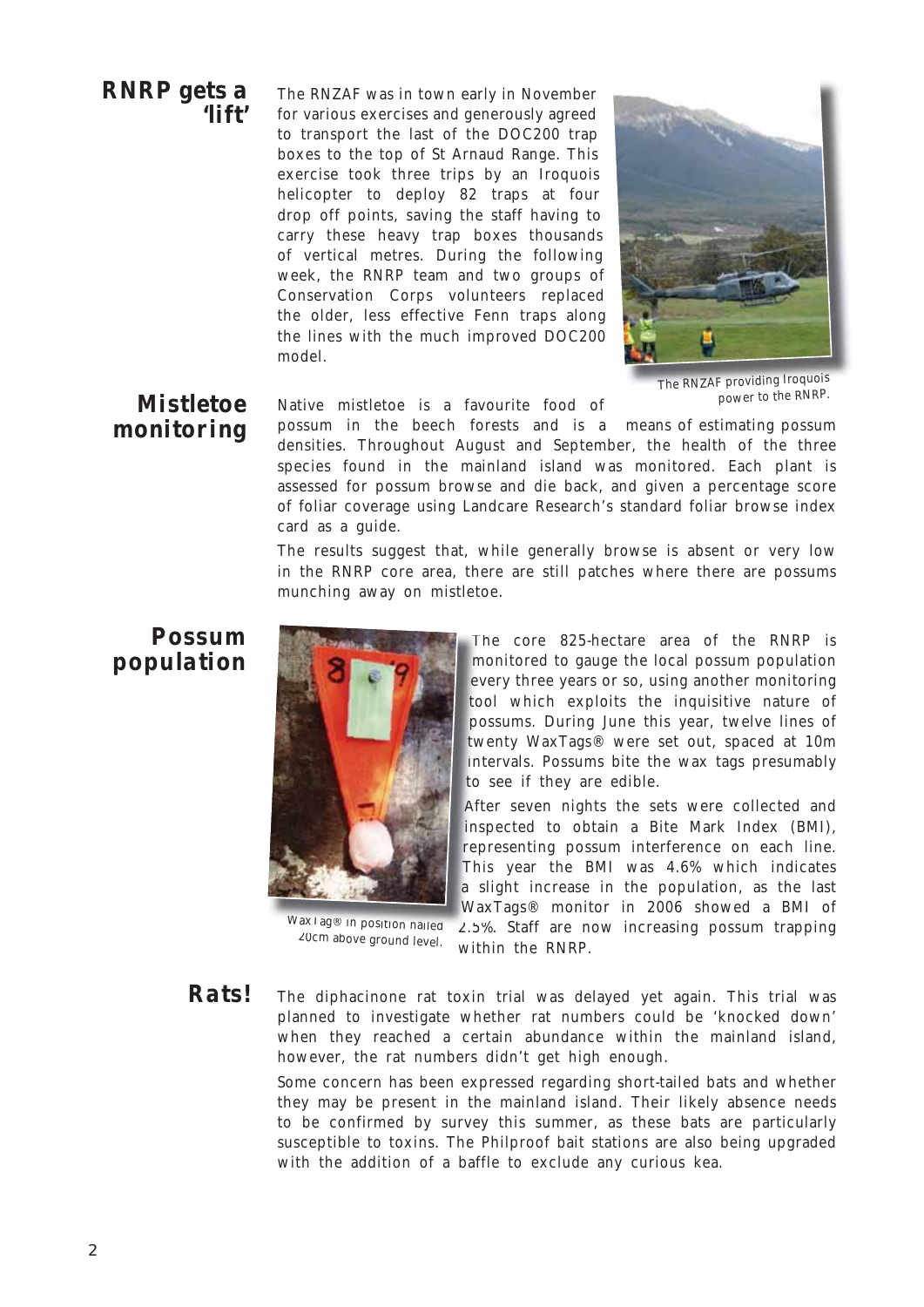# Kiwi update



A number of people were involved in the annual winter transmitter changes this year from March through to August. Our primary sponsor – Bank of New Zealand - offer their staff two days a year of volunteer time with any national kiwi project sponsored by Bank of New Zealand Save the Kiwi. Pamela McLean, from Richmond, and her husband were here for a day, with Pamela writing about their experience in their nationally distributed BNZ newsletter.



DOC ranger Sarah Forder secures the harness on a kiwi transmitter, assisted by Friends of Rotoiti volunteer Peter Hale.

A big challenge this winter has been locating kiwi that have dropped their transmitters. The transmitters are attached to the bird's leg with a harness designed to be strong enough to stay attached through general kiwi activity for a year or more but which will break to free the bird if the harness becomes entangled.

Unfortunately the record snowfall in 2008 left a lot more branches on the ground for kiwi to contend with and this additional wear has shortened the life of the harnesses. An independent contractor, using experienced kiwi dogs, was successful in finding six of the wayward birds, with Fen finding another. By season end, seven of the 19 kiwi still remain 'at large' without transmitters, but we expect these to be accounted for over the next year through tracking by kiwi dogs.

> In order to reduce the problem of dropped transmitters in the future, kiwi will be caught in summer (after the breeding season) futur to replace the leg harness. This should minimise the likelihood of transmitters falling off too easily and will ultimately save the tr project time in the difficult task of locating individuals. It will proje also give Fen some good practice between annual transmitter changes. chan

The Bank of New Zealand Operation Nest Egg™ (ONE) The programme is continuing this summer. The movements of eight prog adult kiwi in the Gouland Downs area of Kahurangi National adu Park are being monitored by Golden Bay DOC staff remotely Par retrieving data streams produced by high-tech leg transmitters fitted to the kiwi. This data is analysed by the RNRP team to fitt detect long periods of low activity during the night that could de indicate the kiwi are incubating eggs. The plan is to retrieve a number of eggs for hatching at Willowbank Wildlife Reserve in Christchurch this summer. The RNRP team will look to find in and fit transmitters to more birds after the breeding season so an as to locate more eggs for collection later next year. as

Nelson Lakes Area Office hosted the first Great Spotted Kiwi (GSK) meeting which brought together GSK staff from Canterbury, Arthurs Pass, the Paparoas (Greymouth)

and Motueka. Key staff for each project gave presentations, including their ONE programmes, to the rest of the group with much discussion generated. Until the first GSK translocation to Rotoiti in 2004, little was known about this kiwi, and since then ONE has proven to be invaluable in increasing numbers of these kiwi in sites across the South Island.



DOC Ranger Nik Joice packing one of three kiwi eggs at Gouland Downs (Nov 2009) for transportation to Christchurch.